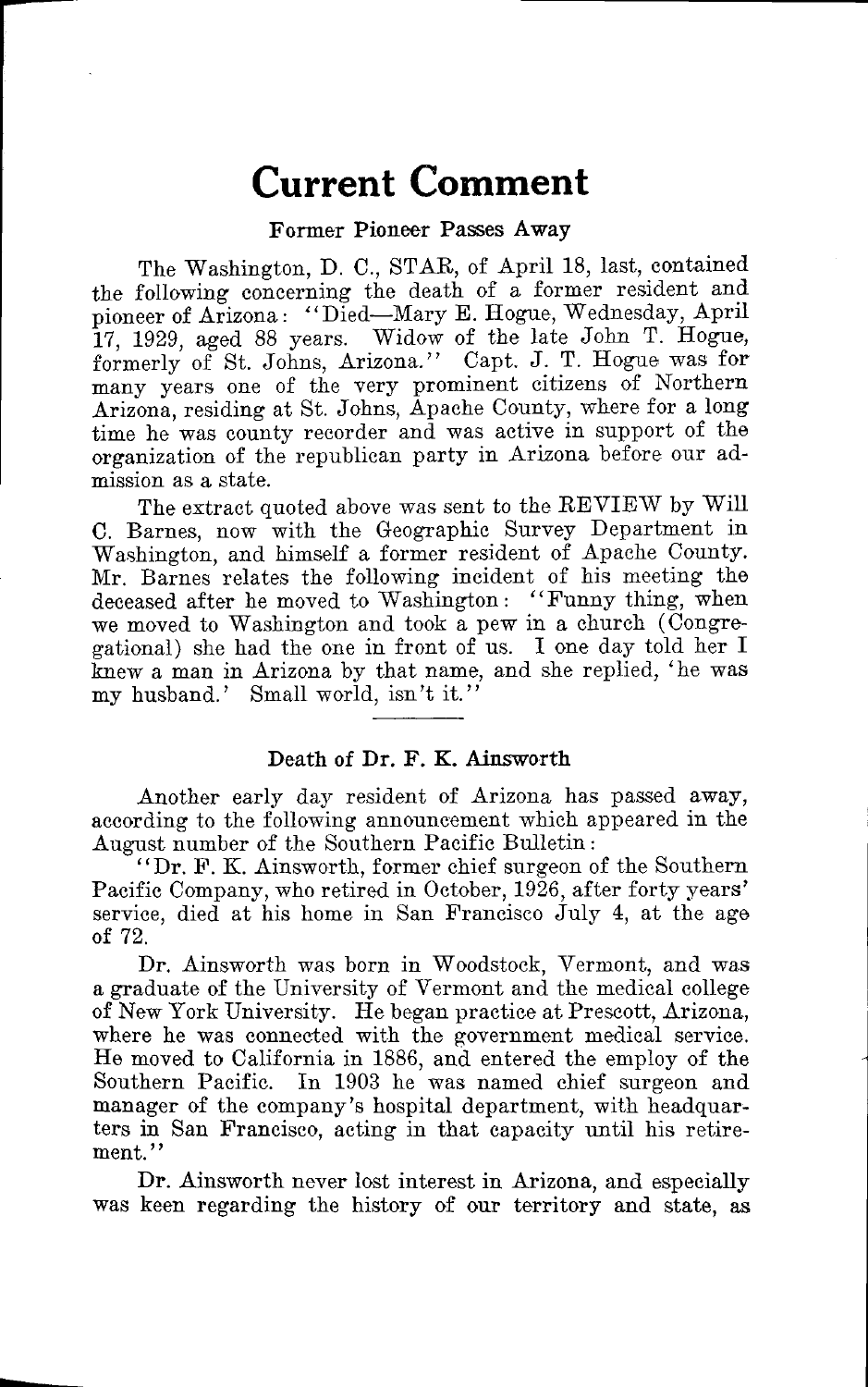shown by numerous letters of inquiry received from him in this office.

# Death of John Hohstadt

On August 19, of this year, John F. Hohstadt, a pioneer of the southwest, died in Douglas, Arizona, where he had resided for the last ten years. He, with his parents and brothers, brought the first herd of cattle from California to the State of Sonora, Mexico, fifty-three years ago. They started on this trek across the desert from San Luis Obispo, and the trip lasted, practically, They left San Luis Obispo with 275 head of cattle, but that herd had been reduced to 45 when they arrived at what has been known as the Hohstadt Ranch, fifty miles south of Douglas, in Sonora. In announcing the death of Mr. Hohstadt the DOUGLAS DISPATCH says:

"But there are other and more illuminating facts concerning the nature of that arduous trek across country by John W. Hohstadt and his family of which John F., whose death brings these thoughts into print, was then a mere boy. Hold in mind the fact that the company was trailing a herd of cattle through the country, feeding them as they traveled by allowing them time to graze the range over which they were trailing. They made their camp at the water holes and rested from time to time, some times as much as two or three weeks that the cattle might not be too severely taxed. But even with that precaution, the toll was terrific and when the final camp was established of 275 head there remained but 45 head. Some had been lost because they wandered away from the main herd at the resting points and the water holes and were not found when the march ahead was started.

In the party making the trek were Mr. and Mrs. John W. Hohstadt and their sons William Henry, John Franklin, Louis A. and Charles A. and Frank. William was to fall a victim of the Indians. John F. and his brothers, L. A. and C. A., were to succeed their father in running cattle here in the southwest. They continued in that effort until some 14 years ago when because of the uncertainties of the situation in Sonora, they disposed of the herds they held and quit.

"As they came this way from San Luis Obispo, they traveled down to San Diego and thence east to Yuma where they crossed the Colorado with their herd and wagons on the ferry, about 18 miles from the town of Yuma, that crossing taking them into the state of Sonora. But they turned north and trailed into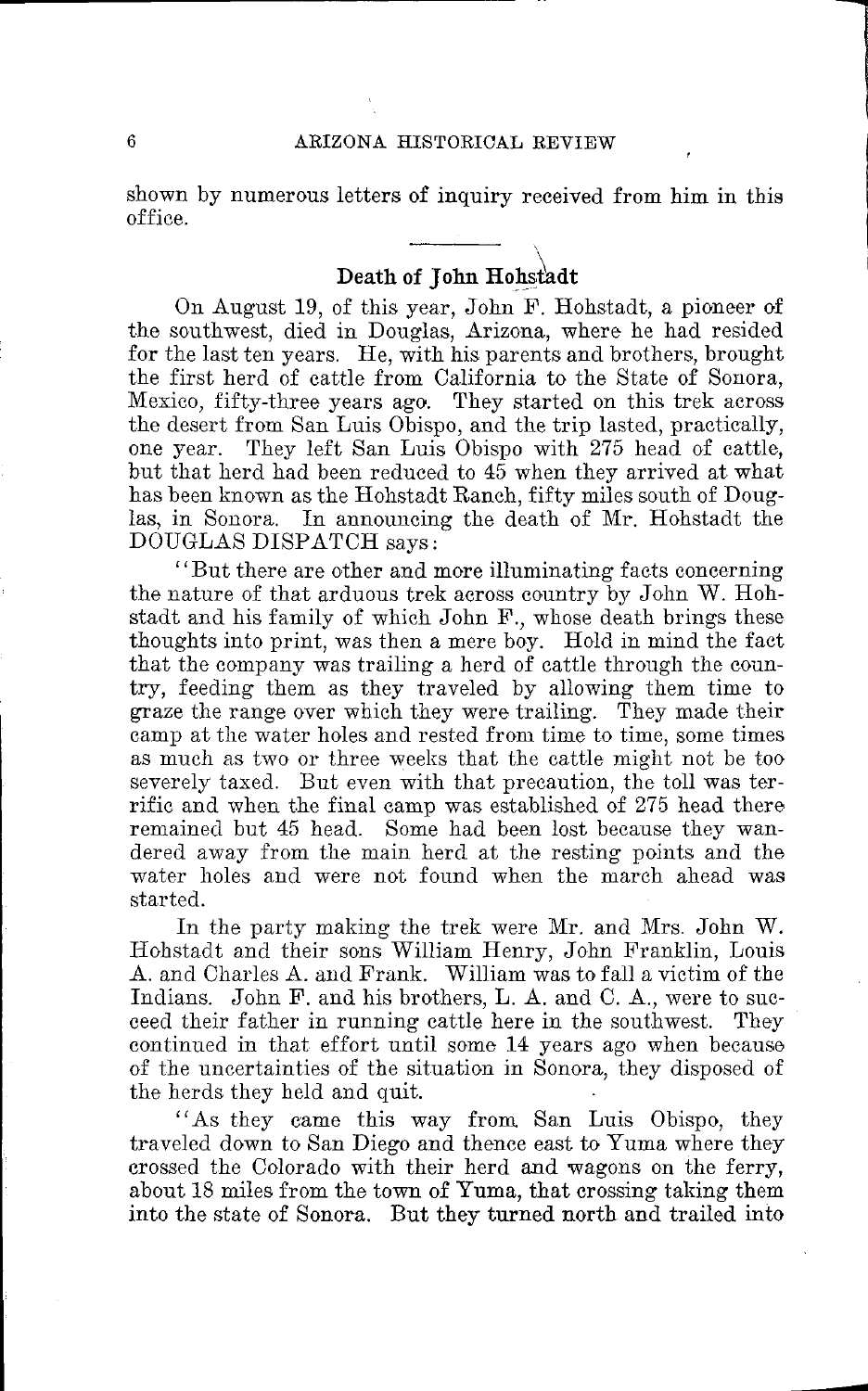Yuma and rested there about three weeks when they again resumed the movement to the east following up the Gila river to what was then Mission camp where they passed another three weeks. There they got a Mexican guide and headed south into Sonora with Tinaja Alta as their objective. Arriving there they rested over night watering their cattle from water taken from a tank in the solid rock said to be 150 feet deep and of good, pure rain water. This was about 40 miles from the Gila. These water holes were meccas for the travelers although some of them never reached the water supply. This particular water hole was said to have been the scene of death of more than 300 persons who perished on their way to the water and the sand was said to be dotted with bodies of the victims.

"As stated, the Hohstadt herd was the first herd of cattle brought into Sonora. After they got the 45 animals located on their ranch they introduced some good breeding stock and prospered, soon recovering from the heavy loss that they had sustained on the travel across country. The Hohstadt herd finally became one of the largest in northern Sonora, running well above 2,000 animals when it was at its best.

"The important effort that John F. Hohstadt had put forth, following up that of his father in developing the cattle industry in northern Sonora and southern Arizona, brought him to the general attention of cattlemen and he was well and favorably known. He belonged in the class of pioneers who wrote the code of moral obligation in deeds performed instead of with pen and ink, and it was said of him that John Hohstadt never gave his promise and then violated it."

#### Tombstone Announces "Helldorado"

The citizens of Tombstone are making arrangements for and have announced a celebration of the fiftieth anniversary of the incorporation of that town in a manner which promises to eclipse any anniversary celebration of any place ever held in the southwest. It is planned to bring back the scenes which marked Tombstone as the greatest mining camp in the west fifty years ago. The noted gambling houses of that day, all of which remain, though in a state of decay, will be put in action again. The old and noted Bird Cage Theater is again to be the scene of song and dance, with bar and gambling tables in the hands of those who yet know how to mix a thrilling cocktail and adeptly pull the high card. Hon. John P. Clum, now living in Los Angeles, who was mayor, postmaster and editor of the EPITAPH in